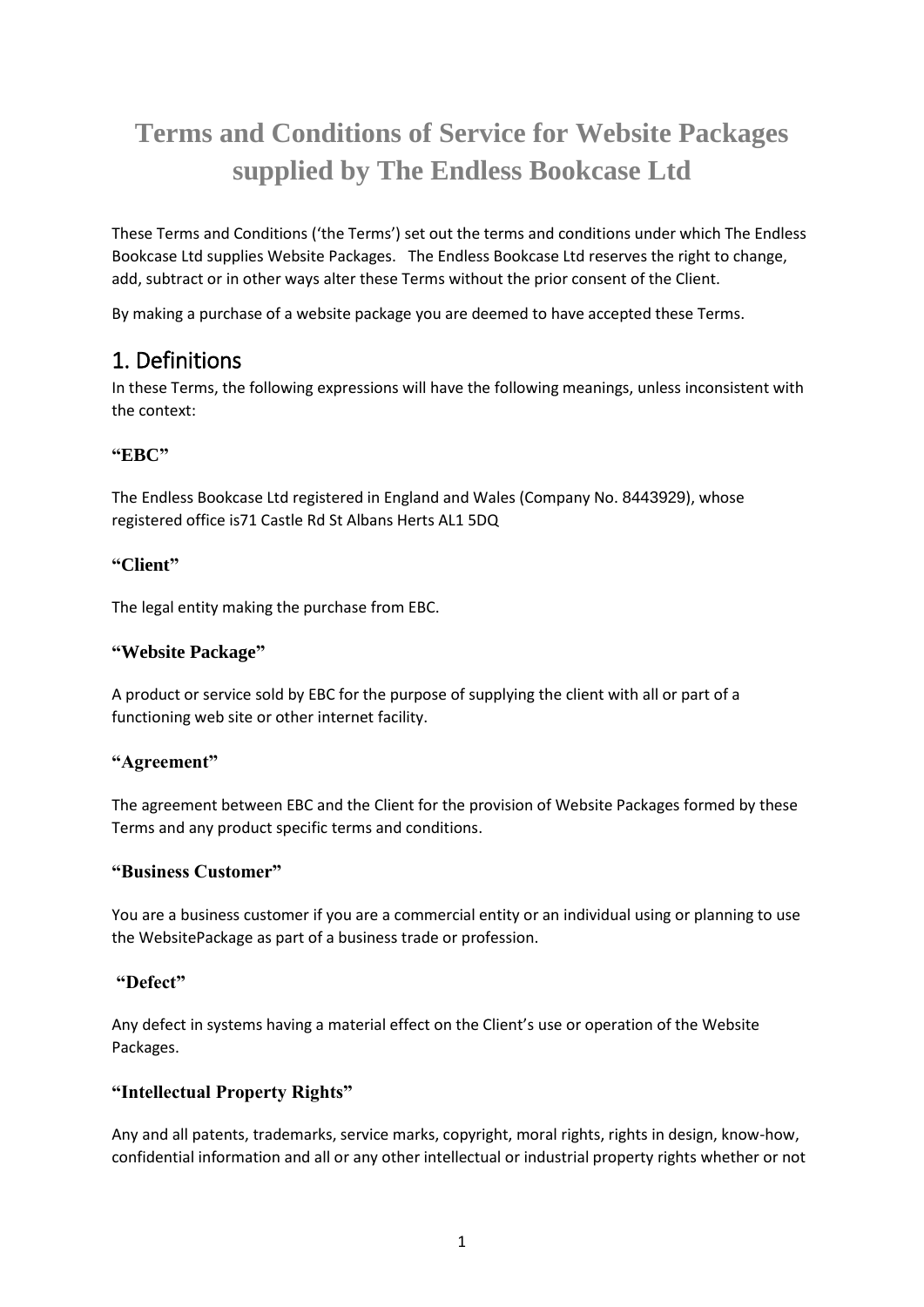registered or capable of registration and whether subsisting in the United Kingdom or any other part of the world together with all or any goodwill relating to the same

#### **"Netiquette"**

Generally accepted standards and codes of practice for use of the internet including but not limited to a prohibition on sending bulk unsolicited email, mail bombing or impersonating another person, organisation or website

#### **"Software"**

Any communications or other software provided to or made available to the Client by EBC in connection with the Agreement, but excluding Third Party Software.

#### 2.Interpretation

**2.1** The headings used in the Agreement are inserted for convenience only and are not intended to be part of nor to affect the meaning or interpretation of any of the Agreement.

**2.2** In the Agreement the masculine includes the feminine and the neuter, and the singular includes the plural and vice versa as the context shall admit or require.

**2.3** The expression "person" means any individual, firm, body corporate, unincorporated association, partnership, government, state or agency of a state or joint venture.

**2.4** The words "include", "includes", "including" and "included" will be construed without limitation unless inconsistent with the context.

**2.6** The Agreement (as varied in accordance with its terms) forms the entire understanding of the parties in respect of the matters dealt within it and supersedes all previous agreements, understandings and negotiations between the parties.

**2.7** The parties do not intend that any of the terms of the Agreement will be enforceable by virtue of the Contracts (Rights of Third Parties) Act 1999 by any person not party to it.

**2.8** References in these Terms to clauses mean clauses of these Terms. References in these Terms to the provisions of statutes or statutory instruments are deemed to include those provisions as amended or substituted.

### 3.Website Packages Provision

**3.1** The Website Packages are described or referred to in the EBC web site product description. EBC agrees to supply Website Packages to the Client on the following conditions, these conditions are not an offer to provide service but a statement of the terms on which EBC would provide them.

**3.2** EBC will use its reasonable endeavours to provide the Website Packages in accordance with any timescale set out on the product description but will not be liable to the Client where, using those endeavours, it fails to meet any timescale.

**3.3** EBC will not be liable for any failure to provide the Website Packages resulting from any breach by the Client or its employees, agents or subcontractors of the Agreement.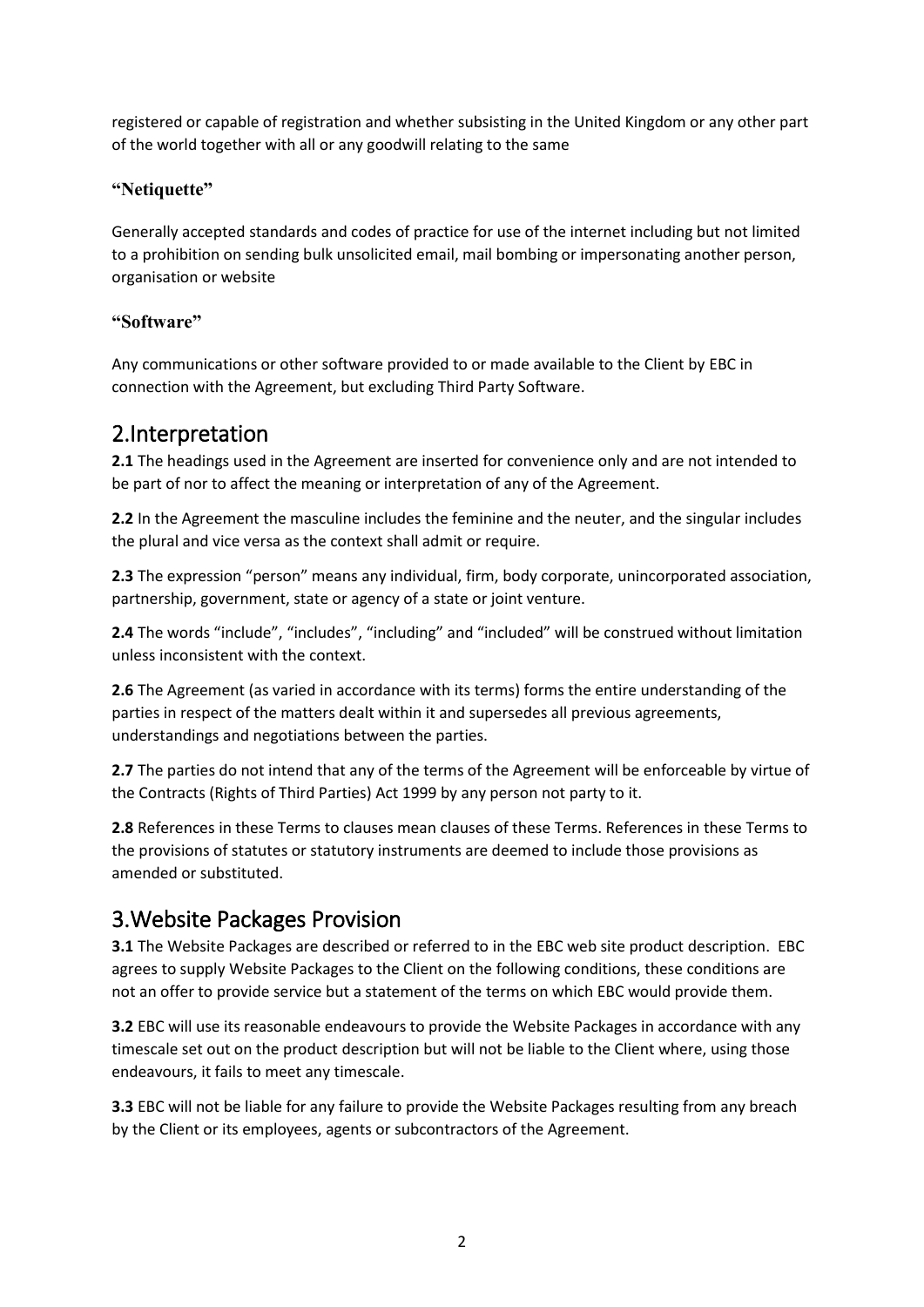**3.4** EBC will not be obliged to provide any Website Packages not referred to in the description Furthermore, EBC cannot provide the Website Packages where the Client makes use of what in the sole discretion of EBC can be deemed as incompatible communication systems.

**3.5** The terms of the Agreement form the entire agreement between EBC and the Client in relation to the Website Packages and all other understandings, agreements, warranties, conditions, terms or representations, whether express or implied, statutory or otherwise, are excluded to the fullest extent permitted by law. The Client may not rely upon any representation made or given by any employee of EBC prior to the Agreement being entered into unless confirmed in the Agreement.

**3.6** EBC reserves the right at any time and from time to time to improve, correct or otherwise modify all or any of the Website Packages (including substituting Software) EBC will endeavour to give the Client reasonable notice of any such modification, where this is reasonably practicable.

**3.7** Without prejudice to its other rights and remedies, EBC may at its sole discretion suspend the provision of the whole or any part of the Website Packages (temporarily or permanently) and will have no liability to provide the Website Packages on the occurrence of any of the following events:

**3.7.1** notified or unscheduled upgrade or maintenance of EBC' IT systems;

**3.7.2** issue by any competent authority of an order which is binding on EBC which affects the Website Packages;

**3.7.3** if the Client fails to pay any Fees or any other sums owing to EBC by the Client when they fall due;

**3.7.4** if an event occurs and EBC deem it to be appropriate to terminate the Agreement;

**3.7.5** if the client makes unreasonable use of the Website Package facilities; or

**3.7.7** failure or deficiencies in the Client System referring but not limited to hardware, server corruption and security breaches

**3.8** The Client will provide to EBC those items of client information and data needed to enable EBC to provide the Website Package.

**3.9** The Client warrants that the Client Materials will be accurate in all material respects and will not knowingly include material which is illegal, the accessing holding transmitting or supplying of which would be a criminal offence or which is otherwise unlawful or in breach of any applicable law or code of practice applying to such materials. In particular, the Client warrants that all necessary licences, consents and waivers (including those from rights owners, performers and other contributors) are obtained and paid for by the Client. Without prejudice to the foregoing, EBC may decline to use any Client Materials on any reasonable grounds.

**3.10** The Client will supply in a timely manner all information, instructions, review and feedback reasonably required by EBC in connection with the performance of its obligations under the Agreement and will appoint a representative who is fully empowered and authorised to provide the same.

3.11 The Website Packages are supplied on the strict understanding that Client is a Business Customer.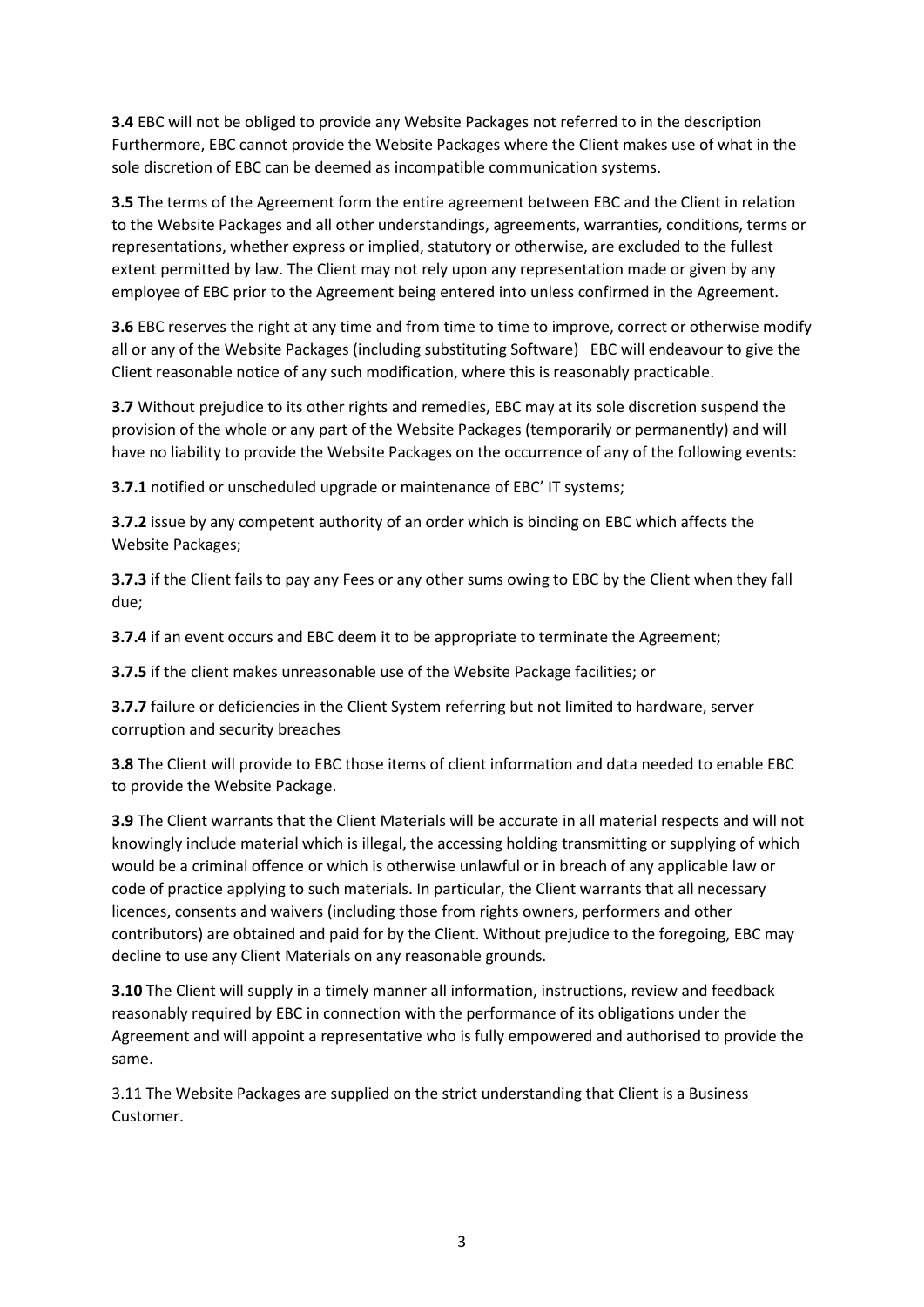## 4.Service Delivery

**4.1** The Client acknowledges that, given the nature of such Website Packages, EBC cannot guarantee that the Website Packages, when delivered via the internet, will be uninterrupted or error free.

**4.2** To the fullest extent permitted by law and save as provided elsewhere in the Agreement, the Website Packages are provided by EBC to the Client on an "as is" and "as available" basis and no warranty or representation (express or implied) of any kind are given in connection with the Agreement including as to satisfactory quality and fitness for a particular purpose. In particular, EBC gives no warranty or representation that:

**4.2.1** the Website Packages will meet the Client's requirements;

**4.2.2** the Website Packages will be provided on an uninterrupted, timely, secure or error-free basis; or

**4.2.3** any results obtained from use of the Website Packages will be accurate, complete or current.

**4.3** EBC warrants that it will provide the Website Packages with reasonable care and skill. EBC will not be liable for a breach of such warranty unless the Client notifies EBC in writing of such failure within 14 days of the Client becoming aware of the failure.

**4.4** If the Client makes a valid claim against EBC based on a failure by EBC to comply with the warranty set out in clause 4.3 EBC may, at its option, take such steps as it deems necessary to remedy such failure or refund such part of the Fees as relates to such Website Packages, provided that the liability of EBC under such warranty will in no event exceed one and a quarter times the amount of the Fees paid to EBC by the Client (excluding VAT and expenses) in the 12 month period prior to the date on which the Client makes the claim. If EBC complies with this clause, it will have no further liability for a breach of the said warranty.

**4.5** EBC Customer Website Packages must be contacted via email using support@theendlessbookcase.com. EBC shall respond via the same medium the Client contacted EBC, within a reasonable time.

# 5.Client's Obligations

**5.1** The Client agrees that it will:

**5.1.1** immediately notify EBC on becoming aware of any unauthorised use of all or any of the Website Packages.;

**5.1.2** not use the Website Packages or allow them to be used for any unlawful purpose or for the publication, linking to, issue or display of any unlawful material (including any pirated software or any material which is obscene, pornographic, threatening, malicious, harmful, abusive, defamatory or which breaches the rights including Intellectual Property Rights of any third party or which is or encourages criminal acts or contains any virus, worm, trojan horse or other harmful code) whether under English law or regulation, the laws or regulations of the Client's country or any other place where the results of such purpose or the material in question can be accessed;

**5.1.3** not use the Website Packages or allow them to be used for the publication, web forwarding, linking to issue of or display of any material which in the absolute discretion of EBC may harm EBC or any of its Associated Companies or clients or bring EBC into disrepute or which calls into question any action taken by EBC on the Client's behalf;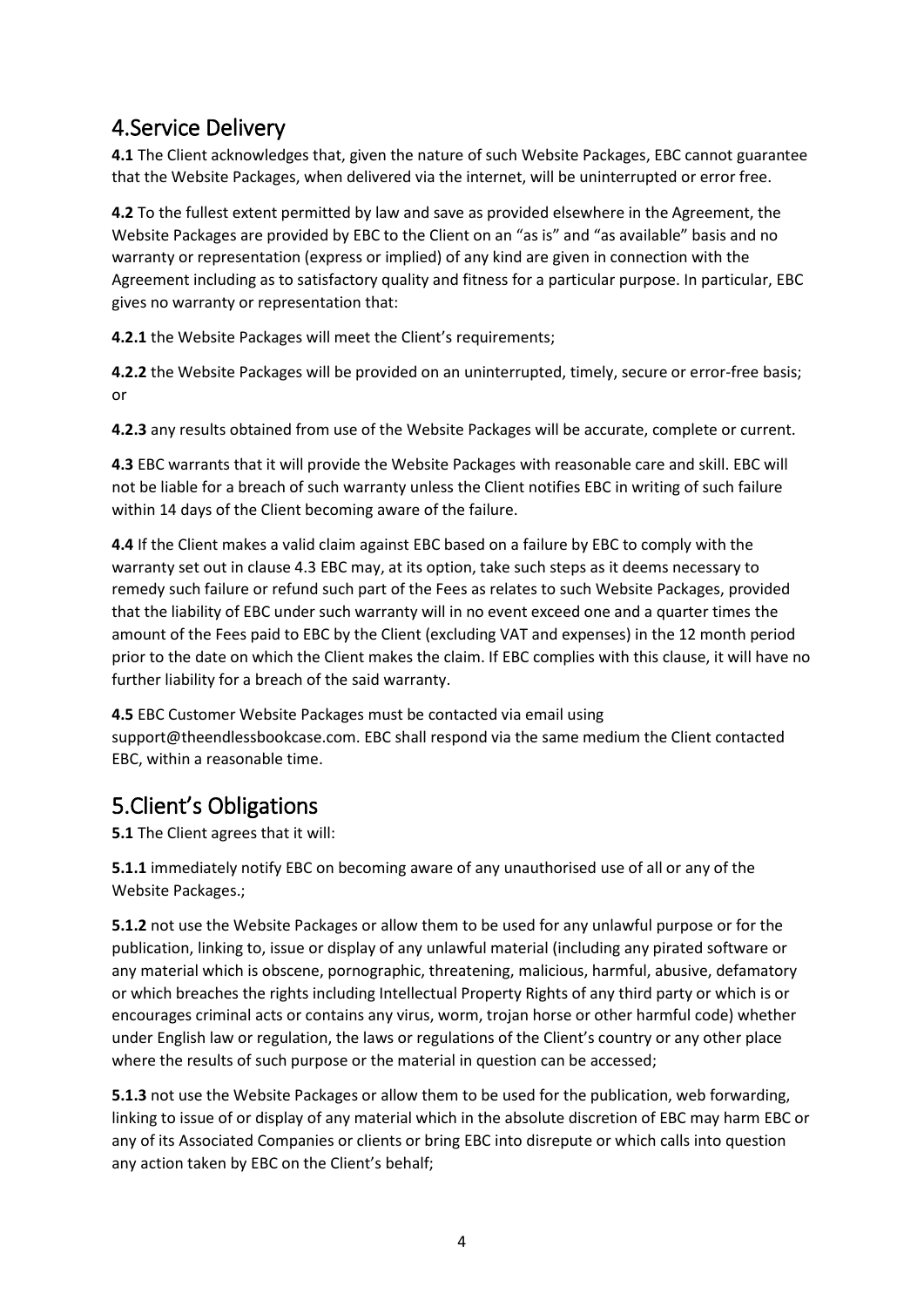**5.1.4** not use the Website Packages or allow them to be used in breach of good Netiquette practices;

**5.1.5** remove or prevent access to any material hosted on any of the Equipment and/or Client System which causes or is likely to cause the Client to be in breach of the Agreement;

**5.1.6** ensure that it has all necessary consents, permissions and licences to make use of the Website Packages including registration and appropriate consents and approvals under the Data Protection Act 1998;

**5.1.7** not provide any technical or other information obtained from EBC and/or relating to the Website Packages to any person which the Client is aware or ought reasonably be aware may directly or indirectly lead to a breach of any law or regulation;

**5.1.8** not, in breach of good Netiquette practices, use any service provided by any third party (including an internet web site and/or email) for the publication, linking to, issue or display of any material which refers to an internet web site hosted by EBC or any other products or Website Packages offered by EBC from time to time without EBC' prior written consent;

**5.1.9** ensure that all material or data hosted by EBC on any web site operated by the Client from time to time or communicated through such site or using the Client System is checked for viruses and other harmful code and has appropriate security patches applied;

**5.1.10** comply with any security policy notified to it from time to time by EBC and, in particular, ensure that all passwords and user names provided to it by EBC are at all times kept confidential, used properly and not disclosed to unauthorised people. If the Client has any reason to believe that any password or user name has become known to someone not authorised to use it or is being or is likely to be used in an unauthorised way or of any other breach of security then the Client will inform EBC immediately;

**5.1.11** be entirely liable for all activities conducted and charges incurred under its passwords and user names whether authorised by it or not and the Client acknowledges that EBC shall not be liable for any loss of confidentiality or for any damages arising from the Client's inability to comply with these Conditions;

**5.1.12** ensure that all communication details which it provides to EBC are at all times true, current, accurate and complete. The Client will promptly notify EBC of any change to such details within 7 days of the change and acknowledges that EBC will not be liable for any loss suffered or incurred by the Client as a result of its failure to notify such changes to EBC; and

**5.2** The Client acknowledges that it has appropriate knowledge of how the internet functions, the systems and products provided to it in connection with the Agreement and what types of use and content are and are not acceptable, some of which are referred to in clause 5.1.2. The Client acknowledges that EBC shall have no obligation to:

**5.2.1** train the Client or its staff on its use of the Website Package;

**5.2.2** manipulate any material which the Client wishes to and/or does post on any web site or other system it operates (including any Client System) or any communication which it issues or sends in connection with any Website Packages; or

**5.2.3** validate, vet or edit such material for usability, legality, content or correctness. The Client also acknowledges that the Website Packages and products provided by EBC are standard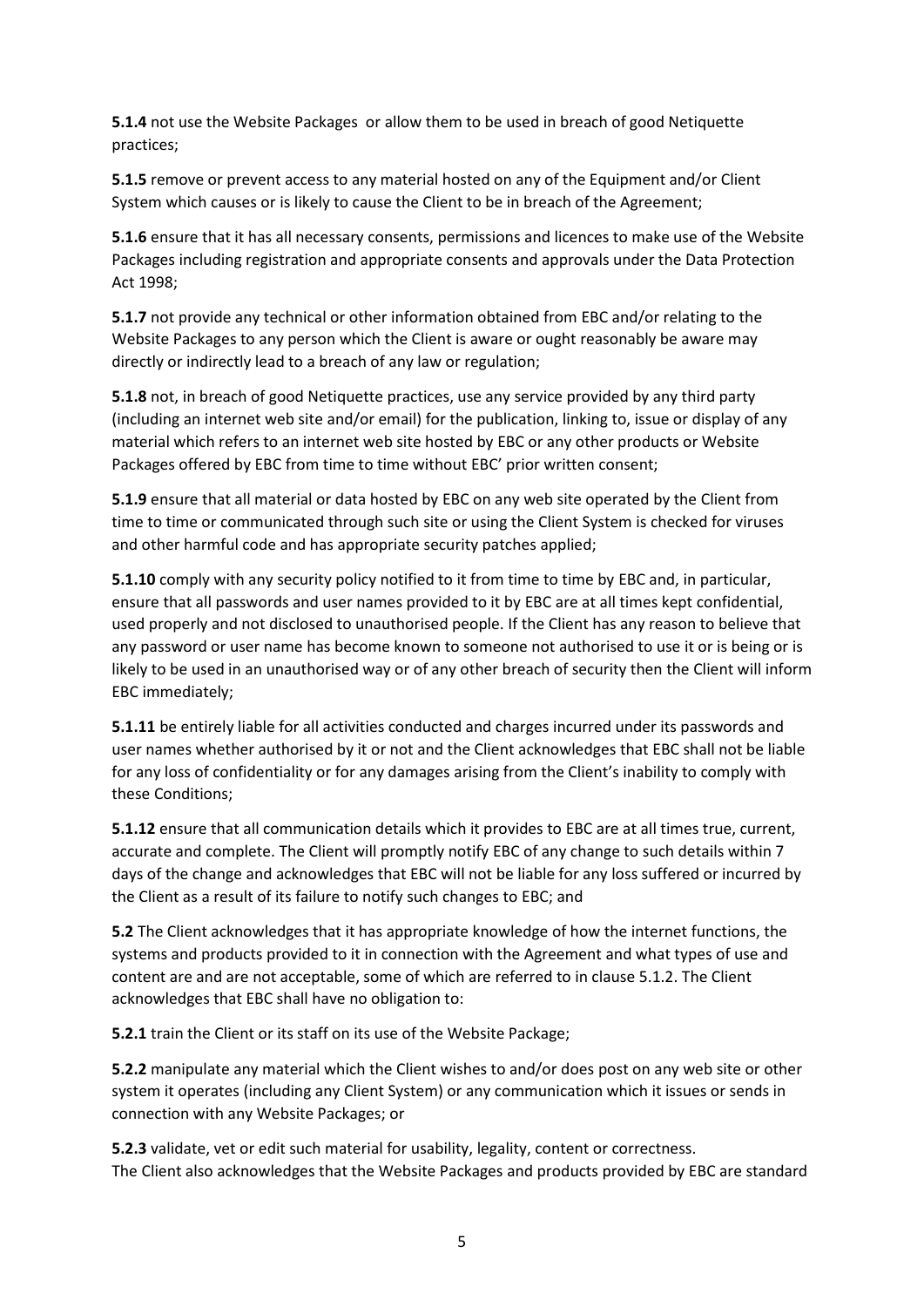packages which are not tailored to specific requirements of the Client, unless confirmed in writing by EBC to the contrary.

**5.3** The Client will promptly provide to EBC and/or its consultants, employees and agents such information and assistance as they may reasonably require in order to be able to carry out the Website Packages and, where relevant, deliver and install any Ancillary Systems.

**5.4** The Client will procure all necessary rights from third parties (including intellectual property licences of computer software and website content including but not limited to ringtones, and music and any other relevant media which are from time to time required in order for EBC to be able legally to provide the Website Packages.

**5.5** If, in EBC's opinion, the Client is in breach of the provisions of clauses 5.1.2 to 5.1.4 then EBC may without prejudice to its other rights and remedies immediately by written notice to the Client:

**5.5.1** suspend provision of the Website Packages;

**5.5.2** terminate the Agreement.

EBC may also notify appropriate public authorities (governmental or otherwise including the police or other enforcement authority) of any such breach, where it deems necessary.

**5.6** Where as part of the Website Packages the Client is entitled (having obtained EBC's prior written consent) to resell the whole or any part of the Website Packages to a third party then the Client will:

**5.6.1** procure such third party's compliance with and acceptance of these Conditions;

**5.6.2** be fully responsible for the acts and omissions of any such third party; and

**5.6.3** indemnify EBC for any losses it suffers as a result of such acts or omissions.

### 6.Payment Terms

**6.1** The Fees are payable to EBC in advance of the provision of the Website packages.

**6.2** Fees payable monthly or yearly will be paid in advance and will not be refundable in whole or part if the Agreement or relevant part is terminated during the period to which the payment relates;

**6.3** Any sums payable by the Client to EBC under the Agreement are exclusive of value added tax or any similar taxes, levies or duties, which will be added to such sums and be payable by the Client at the appropriate rate.

**6.4** Without prejudice to any other of its rights and remedies, EBC will be entitled to remove the Client's data from its systems if any amount due under the Agreement is not paid within 14 days of its due date for payment. EBC is not required to back up such data or return the same to the Client prior to any such removal or following termination of the Agreement.

## 7.Confidential Information

**7.1** Each party will (unless contrary to law):

**7.1.1** keep confidential all information obtained from the other under or in connection with the Agreement ("Information");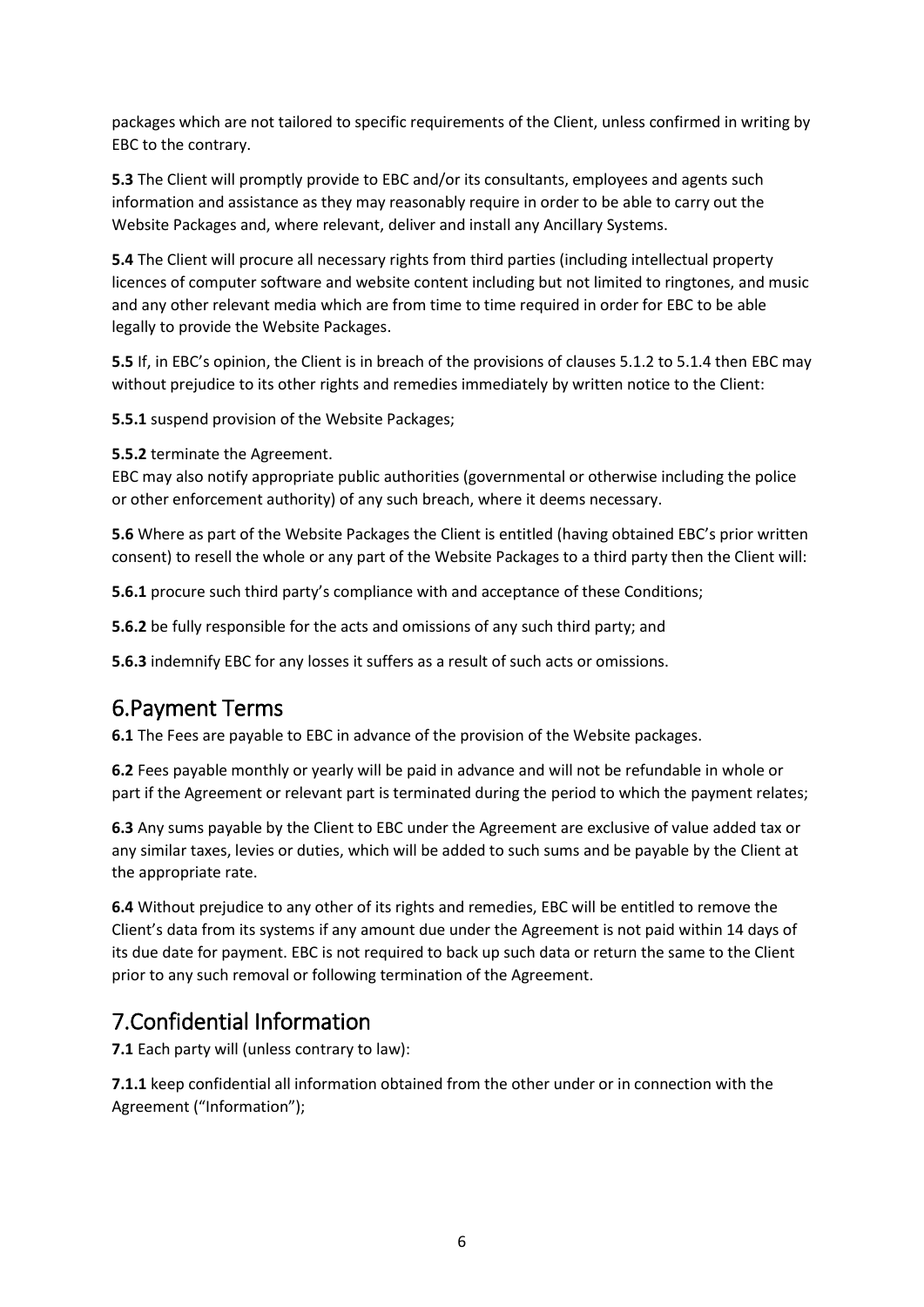**7.1.2** not disclose any Information to any third party without the prior written consent of the other except to such persons and to such extent as may be strictly necessary for the performance of the Agreement;

**7.1.3** not use any Information otherwise than for the purposes of the Agreement.

**7.2** The provisions of clause 7.1 do not apply to Information which:

**7.2.1** is or becomes public knowledge (otherwise than by breach of this clause); or

**7.2.2** was in the possession of the party concerned without restriction as to its disclosure before receiving it from the disclosing party; or

**7.2.3** is received from a third party who lawfully acquired it and who is under no obligation restricting its disclosure;

and nothing in this clause 7 prevents either party from disclosing any Information for a proper purpose to a public authority or any regulatory body, or to a court of law in the United Kingdom or elsewhere in legal proceedings, or to its senior management, its auditors, bankers, lawyers or other professional advisers.

**7.3** The provisions of this clause 7 will continue to apply notwithstanding termination of the Agreement.

**7.4** The Client, by entering into the Agreement, consents to EBC sending to the Client by whatever means EBC deems appropriate (whether by email or otherwise) information concerning new products and other Website Packages that EBC and its Associated Companies may from time to time offer. The Client may elect to opt out to this communication by unsubscribing at the bottom of the marketing email or otherwise.

### 8.Intellectual Property

**8.1** The Client acknowledges and agrees that it will not own or acquire ownership of any Intellectual Property Rights in or relating to the Website Packages or created in performing the Website Packages and that it will have no rights in or to the Website Packages other than the rights expressly granted by the Agreement.

**8.2** The Client will indemnify and keep EBC indemnified from and against all costs (including the costs of enforcement), expenses, liabilities (including any tax liability), injuries, losses, damages, claims, demands, legal costs (on a full indemnity basis) and judgments which EBC incurs or suffers as a consequence of infringement of any Intellectual Property Right of any third party arising directly or indirectly from:

**8.2.1** the provision by EBC of Website Packages making use of information or specifications supplied by the Client;

**8.2.2** the Client's failure to procure all necessary rights from third parties which are from time to time required in order for EBC to be able legally to provide the Website Packages; or

**8.2.3** the use by EBC in connection with the Agreement of the Client System and the Client Materials.

**8.3** No Intellectual Property Rights created or acquired by EBC will transfer or be assigned to the Client unless EBC and the Client have signed a written assignment document to that effect.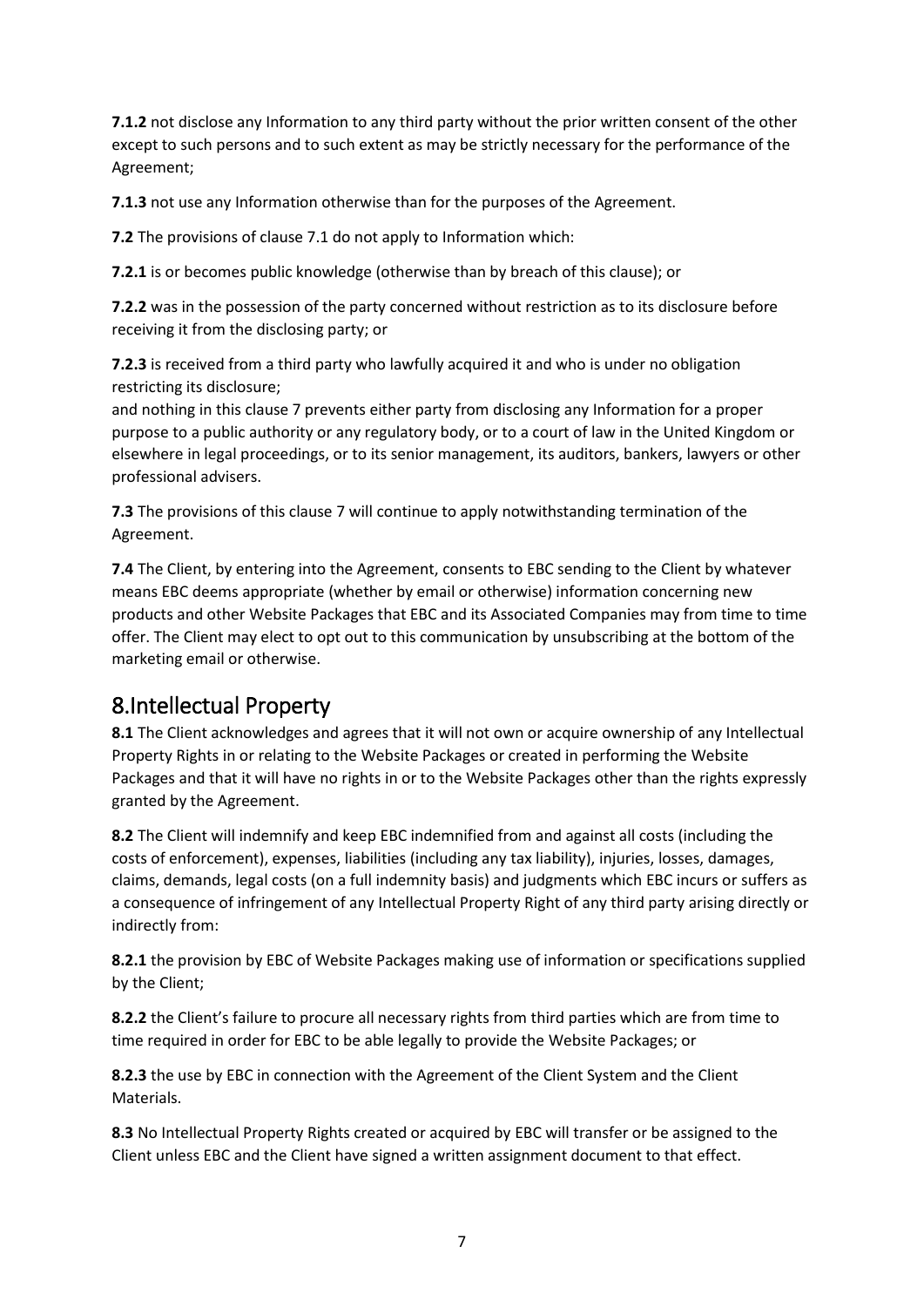# 9. Liability

**9.1** The provisions of this clause 9 sets out the entire liability of EBC (including any liability for the acts or omissions of its consultants, employees, agents and authorised representatives) to the Client in respect of:

**9.1.1** any breach of the Agreement; and

**9.1.2** any representation, statement or tortious act or omission including negligence arising under or in connection with the Agreement.

**9.2** Nothing in the Agreement excludes or limits the liability of EBC for death or personal injury caused by the negligence of EBC, fraud or a breach of section 12 of the Sale of Goods Act 1979.

**9.3** Subject to clauses 9.2 EBC will not be liable to the Client in contract, tort, misrepresentation or otherwise (including negligence), for any indirect or consequential loss or damage, costs, expenses or other claims for consequential compensation whatsoever, or for any loss of profit, loss of business, loss of contract, loss of revenue, depletion of goodwill or otherwise (whether direct or indirect), and whether or not caused by the negligence of EBC or its employees, agents or authorised representatives. Any other liability which arises out of or in connection with the Agreement is limited to:

**9.3.1** £500 per breach for loss of or damage to tangible property; and

**9.3.2** for any other kind of loss, one and a quarter times the amount of sums paid by the Client to EBC pursuant to the Agreement (excluding VAT and expenses) during the preceding 12 month period.

**9.4** The Client acknowledges that the allocation of risk in the Agreement reflects the price paid for the Website Packages and that it is not within the control of EBC how or for what purposes they are used.

**9.5** Where the Client accesses EBC's Website Packages from locations outside the UK, the Client does so, on the Client's own initiative and is responsible for compliance with all and any applicable local laws.

### 10.Client Indemnity

The Client will fully indemnify and keep EBC and its Associated Companies, officers, partners, employees and agents fully indemnified from and against all actions, demands, costs (on a full indemnity basis), losses, penalties, damages, liability, claims and expenses (including legal fees) whatsoever incurred by it and arising from any of the following:

**10.1** the Client's breach of the Agreement, negligence or other default;

**10.2** the operation or break down of any IT systems owned or used by the Client including the Client System but not the Equipment; or

**10.3** the Client's use or misuse of the Website Packages.

### 11.Force Majeure

Neither party is under any liability to the other party in respect of anything which, apart from this provision, may constitute a breach of the Agreement arising by reason of force majeure which means, in relation to either party, circumstances beyond the reasonable control of that party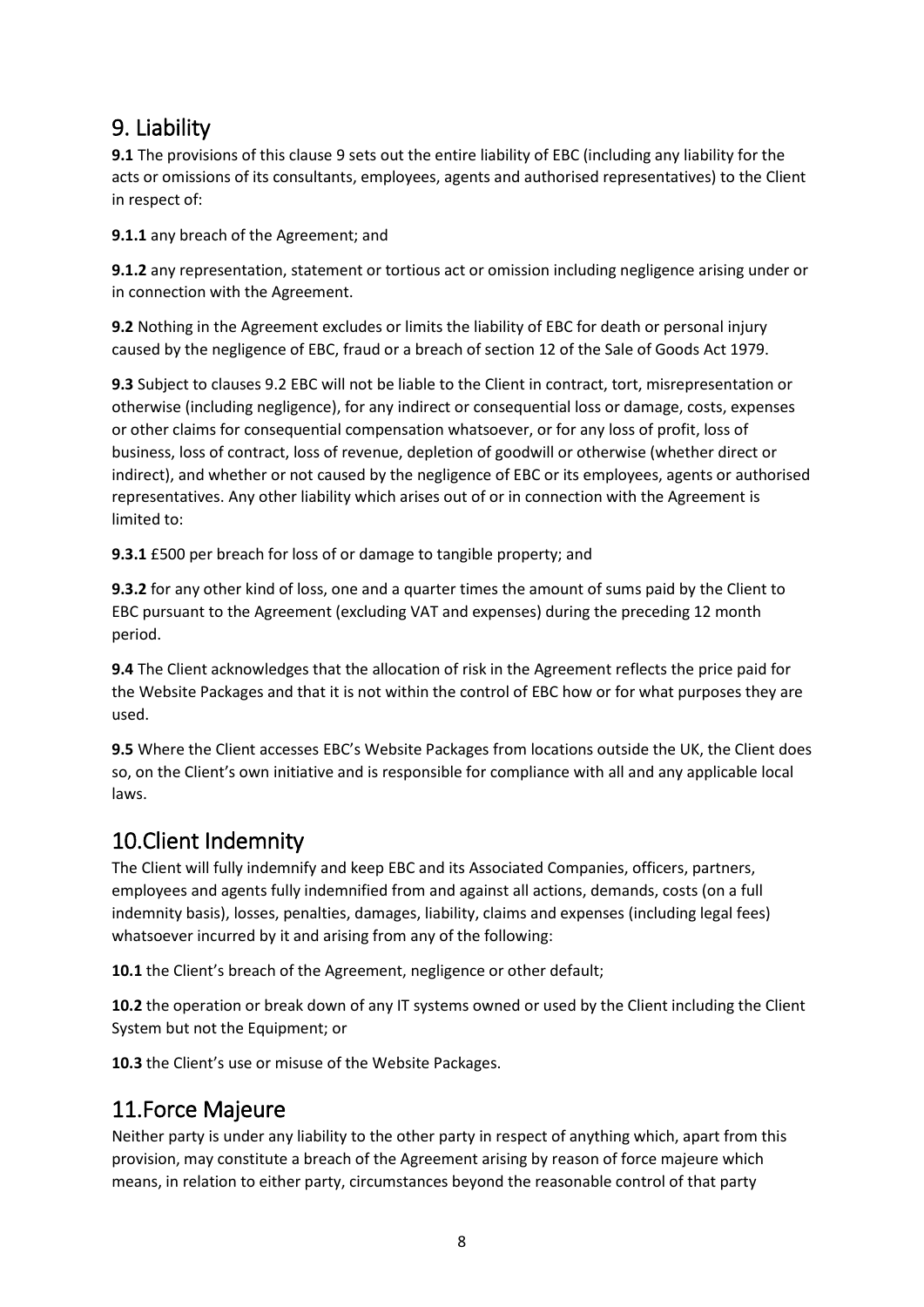including acts of God, acts of any governmental or supra-national authority, war or national emergency, riots, civil commotion, fire, network failure, systems fault, unauthorised use or access to the IT systems of EBC or the Client, explosion, flood, epidemic, lock outs (whether or not by that party), strikes and other industrial disputes (in each case, whether or not relating to that party's workforce), restraints or delays affecting shipping or carriers, inability or delay in obtaining supplies of adequate or suitable materials and currency restrictions, to the extent outside of its reasonable control.

# 12. Term and Termination

Without prejudice to the remaining provisions of this clause 12 and any other rights and remedies available to EBC:

12.1 EBC will provide the Website Packages for the period stated in the Website Package description.

**12.2** EBC may immediately terminate the Agreement (or at its option, any part of it) by notice in writing to the Client if the Client fails to pay to EBC any sum due under the Agreement on the due date for payment.

**12.3** Either party may terminate the Agreement (or, at its option, any part of it) forthwith by notice in writing serving 30 days to the other if the other party:

**12.3.1** is in material breach of the Agreement and fails (where the breach is capable of remedy) to remedy the breach within 30 days of the receipt of a request in writing to remedy the breach, such request setting out the breach and indicating that failure to remedy the breach may result in termination of the Agreement;

**12.3.2** becomes the subject of a voluntary arrangement under section 1 of the Insolvency Act 1986;

**12.3.3** is unable to pay its debts within the meaning of section 123 of the Insolvency Act 1986;

**12.3.4** has a receiver, manager, administrator or administrative receiver appointed over all or any parts of its undertaking, assets or income, has passed a resolution for its winding-up, or has a petition presented to any court for its winding-up or for an administration order; or

**12.3.5** has ceased or threatened to cease to trade.

### 13.Consequences of Termination

**13.1** Termination of the Agreement is without prejudice to the rights and duties of either party accrued prior to termination.

**13.2** The clauses of the Agreement which expressly or impliedly have effect after termination will continue to be enforceable notwithstanding termination.

**13.3** EBC will without notice remove the Client's data from its systems and any Equipment following termination. For the purposes of this clause, the date of termination will be either the date that EBC receives authorisation from the Client instructing cancellation of account or the date of expiry of notice of termination served in accordance with these Conditions.

**13.4** Upon termination of the Agreement, the Client will forthwith:

13.4.1 cease to use the Website Packages;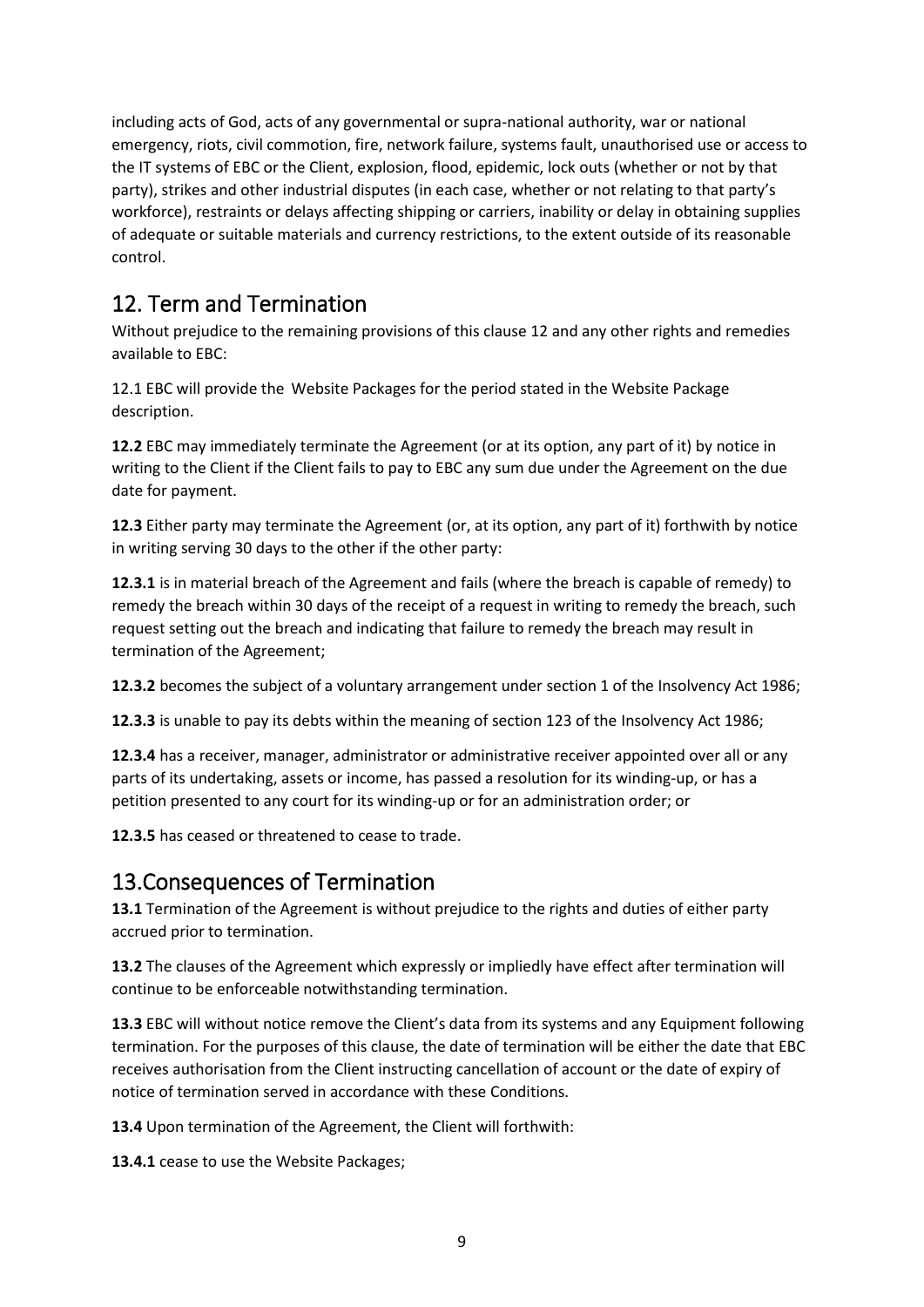**13.4.2** pay all outstanding invoices raised by EBC pursuant to the Agreement and pay for all work in progress not previously paid for on a reasonable pro-rata basis (subject to receipt of an invoice for the same from EBC).

# 14.Severability

The illegality, invalidity or unenforceability of any provision of the Agreement will not affect the legality, validity or enforceability of the remainder. If any such provision is found by any court or competent authority to be illegal, invalid or unenforceable, the parties agree that they will substitute provisions in a form as similar to the offending provisions as is possible without thereby rendering them illegal, invalid or unenforceable.

## 15.Waiver

**15.1** The failure or delay by either party in exercising any right, power or remedy of that party under the Agreement will not in any circumstance impair such right, power or remedy nor operate as a waiver of it. The single or partial exercise by either party of any right, power or remedy under the Agreement will not in any circumstance preclude any other or further exercise of it or the exercise of any other right, power or remedy.

**15.2** Any waiver by either party of a breach of or default under any of the terms of the Agreement by the other party is not deemed a waiver of any subsequent breach or default and in no way affects the other terms of the Agreement.

# 17.Amendments

No variation or amendment to the Agreement (including any Order Confirmation) is effective unless agreed in writing and signed by an authorised representative of EBC.

# 18.Notices

Any notice to be given or made by either party under or in connection with the Agreement must be in writing and given or made to the other party at its address. Every notice, if so addressed, is deemed to have been duly given or made, if delivered by hand, upon delivery at the address of the relevant party, if sent by prepaid first class post, two Business Days after the date of posting and if transmitted by facsimile, at the time of transmission (provided a confirmatory letter is sent by prepaid first class post) provided that, where, in accordance with the above provisions, any notice would otherwise be deemed to be given or made on a day which is not a Business Day or after 4.00 p.m. on a Business Day, such notice shall be deemed to be given or made at 9.00 a.m. on the next Business Day. EBC may additionally serve notice on the Client under or in connection with the Agreement by email to the Client by sending an email to the contact email address stated on the Order Confirmation(s),and in such a case the email will be deemed sent once transmitted from EBC's email server.

# 19.Applicable Law and Jurisdiction

The construction, performance and validity of the Agreement will be governed by English law and the English courts have jurisdiction to settle any disputes which may arise out of or in connection with it.